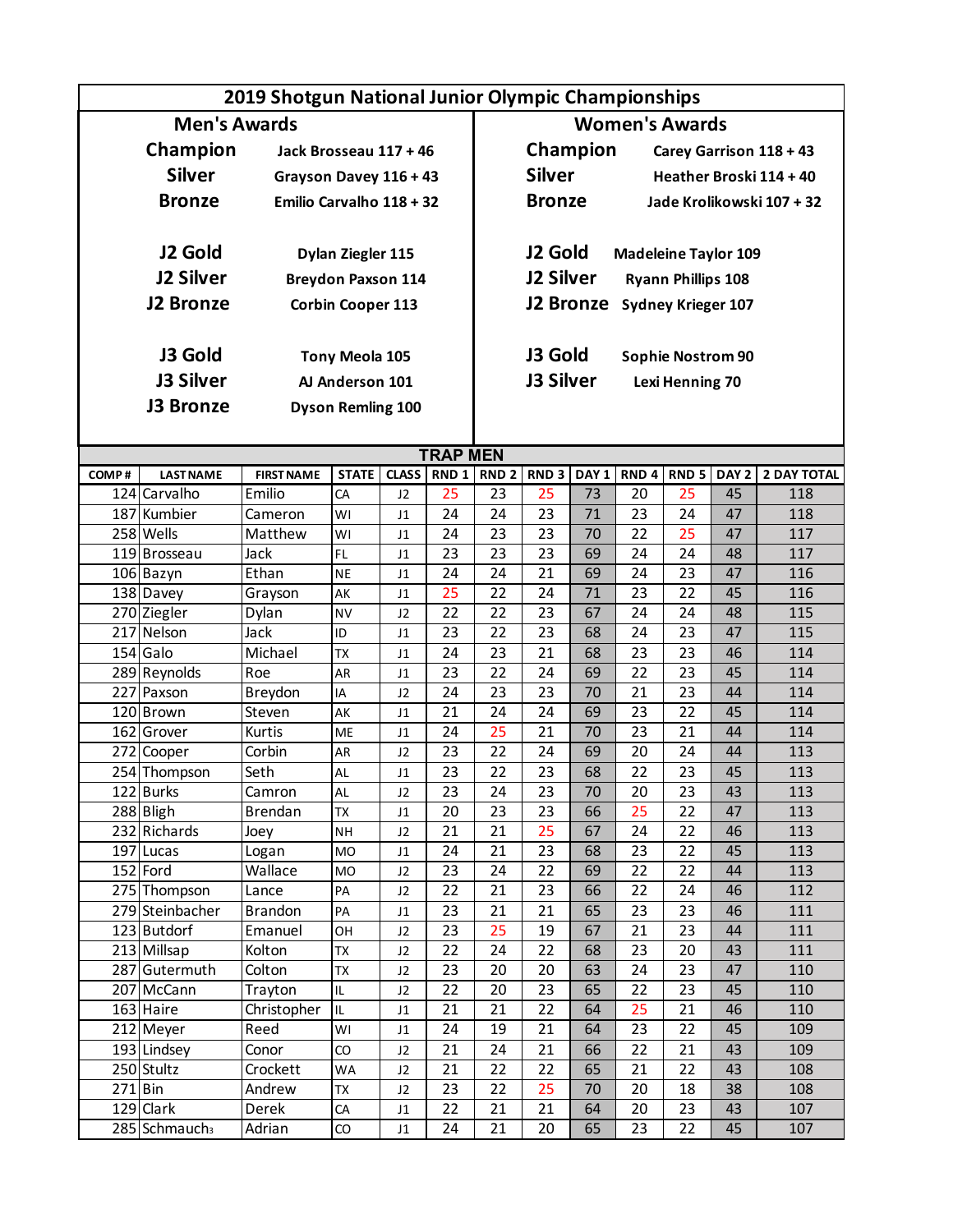|           | 112 Blevins               | Sam           | KY                     | J2                         | 19 | 23 | 22              | 64 | 21              | 22 | 43 | 107 |
|-----------|---------------------------|---------------|------------------------|----------------------------|----|----|-----------------|----|-----------------|----|----|-----|
|           | 210 Meola                 | Peter         | FL                     | J1                         | 21 | 21 | 21              | 63 | 23              | 21 | 44 | 107 |
|           | 188 Kutz                  | Matthew       | <b>TX</b>              | J2                         | 22 | 22 | 19              | 63 | 23              | 21 | 44 | 107 |
|           | 171 Herrera               | Angelo        | <b>WA</b>              | J2                         | 19 | 23 | 22              | 64 | 23              | 20 | 43 | 107 |
|           | 243 Smith                 | Isaac         | AZ                     | $\sf J1$                   | 23 | 20 | 22              | 65 | 20              | 21 | 41 | 106 |
|           | 208 McKechnie             | Jackson       | TX                     | $\sf J1$                   | 21 | 22 | 19              | 62 | 24              | 20 | 44 | 106 |
| 278 Bin   |                           | Owen          | TX                     | J2                         | 22 | 16 | 20              | 58 | 23              | 24 | 47 | 105 |
|           | 211 Meola                 | Tony          | FL                     | J3                         | 19 | 20 | 20              | 59 | 24              | 22 | 46 | 105 |
|           | 205 Marx                  | Eyan          | WI                     | J2                         | 22 | 22 | 20              | 64 | 21              | 20 | 41 | 105 |
|           | 234 Rowland               | Austin        | AR                     | J1                         | 21 | 18 | 22              | 61 | 20              | 23 | 43 | 104 |
|           | 167 Hatfield              | Patrick       | <b>MO</b>              | $\sf J1$                   | 21 | 19 | 22              | 62 | 21              | 21 | 42 | 104 |
|           | 276 Greckel               | <b>Blake</b>  | <b>NE</b>              | $\sf J1$                   | 21 | 21 | 20              | 62 | 21              | 21 | 42 | 104 |
|           | 177 Jindra                | Chase         | OH                     | J1                         | 20 | 22 | 20              | 62 | 23              | 19 | 42 | 104 |
|           | 246 Stafford              | Noah          | <b>TN</b>              | $\sf J1$                   | 20 | 21 | $\overline{22}$ | 63 | 22              | 19 | 41 | 104 |
|           | 174 Hyatt                 | Ryan          | CA                     | $\ensuremath{\mathsf{J1}}$ | 20 | 18 | 23              | 61 | $\overline{20}$ | 22 | 42 | 103 |
|           | 190 Ledbetter             | Ryan          | FL                     | $\ensuremath{\mathsf{J1}}$ | 22 | 19 | 21              | 62 | 20              | 21 | 41 | 103 |
|           | $141$ Diaz                | Tristan       | CA                     | J2                         | 21 | 22 | 22              | 65 | 17              | 21 | 38 | 103 |
|           | 206 Mayfield              | <b>Braden</b> | <b>TX</b>              | J2                         | 22 | 21 | 20              | 63 | 20              | 20 | 40 | 103 |
|           | 242 Skokoski              | Michael       | PA                     | $\sf J1$                   | 17 | 20 | 24              | 61 | 23              | 19 | 42 | 103 |
|           | 146 Engler                | Colton        | <b>TX</b>              | J2                         | 23 | 16 | 20              | 59 | 22              | 21 | 43 | 102 |
|           | 156 Galvan                | Nicolo        | CA                     | $\sf J1$                   | 18 | 23 | 18              | 59 | 22              | 21 | 43 | 102 |
|           | 235 Rowland               | Benjamin      | AR                     | J2                         | 22 | 19 | 20              | 61 | 20              | 21 | 41 | 102 |
|           | 273 Thew                  | Tommy Jack    | AR                     | J2                         | 20 | 24 | 17              | 61 | 20              | 21 | 41 | 102 |
|           | $114$ Bohl                | Wesley        | TX                     | J1                         | 20 | 22 | 20              | 62 | 20              | 20 | 40 | 102 |
|           | 191 LeJeune               | Garrett       | LA                     | $\sf J1$                   | 22 | 21 | 23              | 66 | 17              | 19 | 36 | 102 |
|           | 222 Olsen                 | Jack          | CO                     | J1                         | 20 | 20 | 19              | 59 | 20              | 22 | 42 | 101 |
|           | $\overline{101}$ Anderson | AJ            | <b>TN</b>              | J3                         | 22 | 16 | 19              | 57 | 23              | 21 | 44 | 101 |
|           | 204 Marx                  | Evan          | WI                     | J2                         | 18 | 20 | 22              | 60 | 20              | 21 | 41 | 101 |
|           | 239 Schludt               | Scott         | FL                     | J1                         | 22 | 22 | 22              | 66 | 14              | 21 | 35 | 101 |
|           | 147 Everette              | Elijah        | SD                     | J2                         | 21 | 16 | $\overline{22}$ | 59 | 22              | 20 | 42 | 101 |
|           | 184 King                  | Jaxon         | GA                     | J2                         | 20 | 21 | 19              | 60 | 21              | 20 | 41 | 101 |
|           | 130 Cobb                  | Justin        | $\mathsf{MI}$          | $\ensuremath{\mathsf{J1}}$ | 21 | 19 | 21              | 61 | 21              | 19 | 40 | 101 |
|           | 259 Wertz                 | Mick          | PA                     | $\sf J1$                   | 19 | 18 | 20              | 57 | 21              | 22 | 43 | 100 |
| $153$ Fox |                           | Marshall      | <b>TX</b>              | J2                         | 18 | 22 | 23              | 63 | 15              | 22 | 37 | 100 |
|           | 100 Andelin               | Mason         | CA                     | J2                         | 21 | 16 | 20              | 57 | 23              | 20 | 43 | 100 |
|           | 256 Villines              | Clayton       | AR                     | J1                         | 21 | 17 | 22              | 60 | 21              | 19 | 40 | 100 |
|           | 175 Jacobs IV             | Francis       | <b>NV</b>              | J1                         | 19 | 18 | 25              | 62 | 21              | 17 | 38 | 100 |
|           | 231 Remling               | Dyson         | TN                     | J3                         | 20 | 22 | 21              | 63 | 20              | 17 | 37 | 100 |
|           | 215 Morris                | <b>Bryce</b>  | CA                     | J2                         | 19 | 19 | 19              | 57 | 18              | 24 | 42 | 99  |
|           | 168 Haugan                | Peder         | SD                     | J1                         | 21 | 20 | 18              | 59 | 16              | 24 | 40 | 99  |
|           | 241 Seifert <sub>3</sub>  | Jonathan      | MI                     | J1                         | 21 | 20 | 21              | 59 | 20              | 20 | 40 | 99  |
|           | 200 Mader                 | Nicholas      | WI                     | J1                         | 22 | 15 | 21              | 58 | 22              | 19 | 41 | 99  |
|           | $192$ Lien                | Garrett       | SD                     | J2                         | 20 | 21 | 19              | 60 | 20              | 19 | 39 | 99  |
|           | 109 Bedard                | Jared         | $\mathsf{M}\mathsf{I}$ | J1                         | 21 | 16 | 18              | 55 | 20              | 23 | 43 | 98  |
|           | 267 Wright                | Andrew        | UT                     | J2                         | 21 | 17 | 21              | 59 | 18              | 21 | 39 | 98  |
|           | 143 Dovenbarger           | Kenneth       | TX                     |                            | 23 | 22 | 17              | 62 | 16              | 20 | 36 | 98  |
|           | 149 Fleischer             | Noah          | WI                     | J2<br>J3                   | 18 | 22 | 21              | 61 | 18              | 19 | 37 | 98  |
|           | 183 Kinder                | Axel          |                        |                            | 23 | 18 | 21              | 62 | 18              | 18 | 36 | 98  |
|           | 137 Crowley               | Aiken         | AZ<br>SD               | J2<br>J2                   | 19 | 22 | 18              | 59 | 18              | 20 | 38 | 97  |
| 224 Orr   |                           | Alex          | $\mathsf{FL}$          | J2                         | 19 | 21 | 21              | 61 | 16              | 20 | 36 | 97  |
|           | 150 Flores Rios           | Stephan       | FL                     | J2                         | 19 | 21 | 19              | 59 | 20              | 18 | 38 | 97  |
|           | 281 Chamblin              | James         | <b>TN</b>              | J2                         | 21 | 19 | 15              | 55 | 23              | 18 | 41 | 96  |
|           | 182 Killeen               | Matthew       | AZ                     | J1                         | 21 | 18 | 19              | 58 | 20              | 18 | 38 | 96  |
|           |                           |               |                        |                            |    |    |                 |    |                 |    |    |     |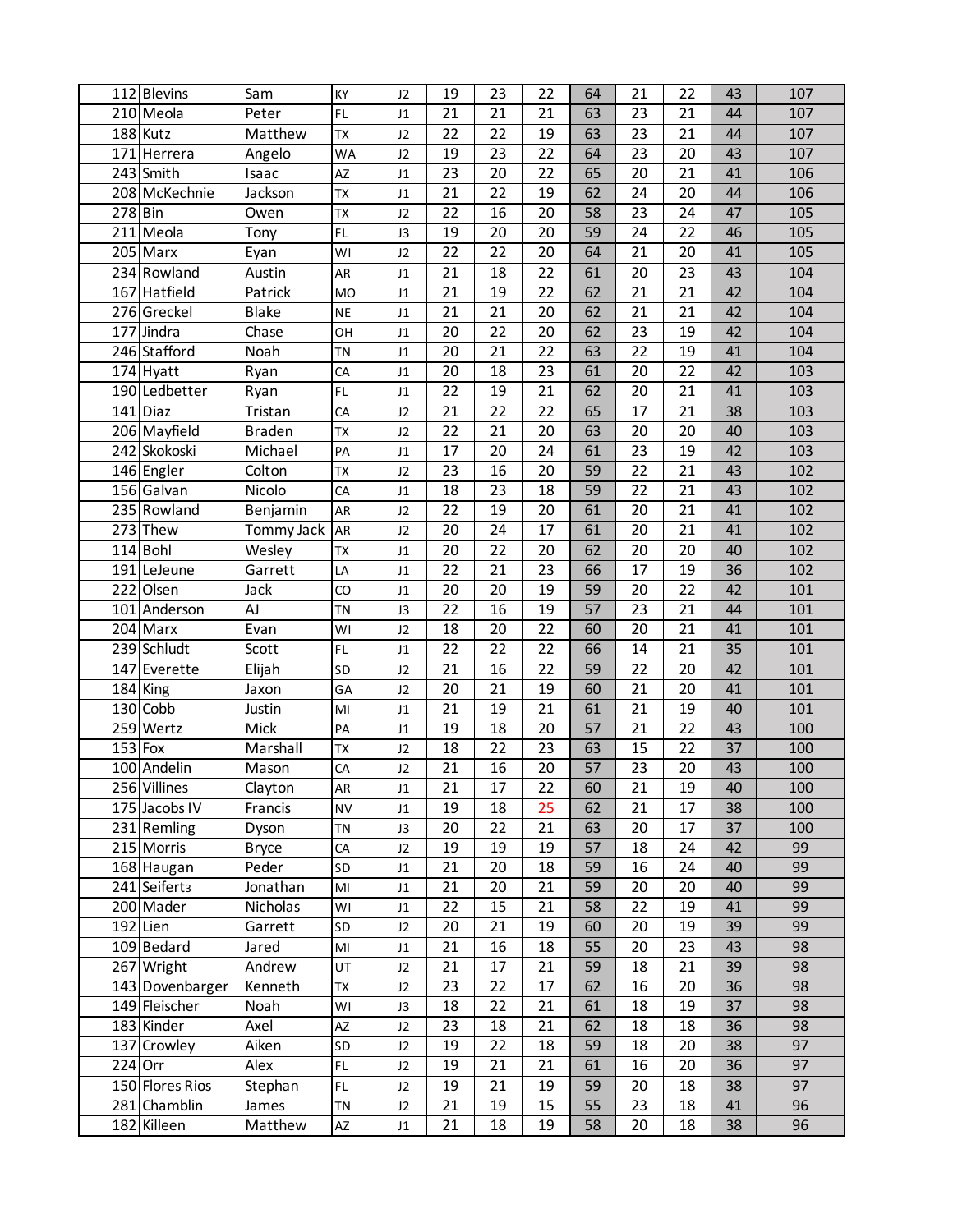|            | 202 Martin                | Tyler          | <b>TX</b>       | J3                         | 20 | 19       | 21 | 60 | 18         | 18       | 36              | 96 |
|------------|---------------------------|----------------|-----------------|----------------------------|----|----------|----|----|------------|----------|-----------------|----|
|            | 108 Beard                 | Breyden        | TX              | J2                         | 18 | 24       | 18 | 60 | 18         | 18       | 36              | 96 |
|            | 179 Johnson               | Jackson        | IA              | J2                         | 21 | 17       | 22 | 60 | 19         | 17       | 36              | 96 |
|            | 195 Lopez                 | Hunter         | AZ              | J2                         | 21 | 14       | 19 | 54 | 18         | 23       | 41              | 95 |
|            | 115 Bond                  | Samuel         | <b>NM</b>       | J2                         | 18 | 17       | 19 | 54 | 20         | 21       | 41              | 95 |
| $173$ Hill |                           | Tate           | <b>NM</b>       | J2                         | 20 | 20       | 20 | 60 | 19         | 16       | 35              | 95 |
|            | $126$ Chen                | Andy           | $\mathsf{FL}$   | J2                         | 17 | 23       | 19 | 59 | 22         | 14       | 36              | 95 |
|            | 170 Henning               | Cole           | IA              | J3                         | 15 | 20       | 20 | 55 | 19         | 20       | 39              | 94 |
|            | 194 Lindsey               | Evan           | <b>TN</b>       | $\sf J1$                   | 21 | 22       | 19 | 62 | 13         | 19       | 32              | 94 |
|            | 237 Samson                |                | AK              |                            | 18 | 19       | 18 | 55 | 22         | 17       | 39              | 94 |
|            | $104$ Baca                | Logan          | $\overline{c}$  | J1                         | 19 | 20       | 18 | 57 | 20         | 17       | 37              | 94 |
|            |                           | Bryon          |                 | $\sf J1$                   |    |          |    |    |            |          |                 |    |
|            | 268 Wright                | Ethan          | UT              | J3                         | 17 | 19       | 17 | 53 | 18         | 22       | 40              | 93 |
|            | 233 Rippeto               | Zachary        | AK              | J2                         | 15 | 18       | 20 | 53 | 20         | 20       | 40              | 93 |
|            | 283 Miller                | <b>Brandon</b> | TX              | $\sf J1$                   | 16 | 18       | 19 | 53 | 20         | 20       | 40              | 93 |
|            | 176 Jarrett               | Jace           | CA              | J2                         | 17 | 22       | 19 | 58 | 18         | 17       | 35              | 93 |
|            | 113 Bodeen                | Ramsey         | AK              | J2                         | 20 | 20       | 20 | 60 | 18         | 15       | 33              | 93 |
|            | 189 Lane                  | Lake           | $\mathsf{FL}$   | J2                         | 20 | 18       | 18 | 56 | 17         | 19       | 36              | 92 |
|            | 107 Beallis               | Ryan           | AR              | J1                         | 16 | 21       | 21 | 58 | 18         | 16       | 34              | 92 |
|            | 262 Whitehead             | Kevin          | FL              | $\sf J1$                   | 19 | 19       | 20 | 58 | 19         | 15       | 34              | 92 |
|            | 257 Wallek                | Delphine       | <b>TX</b>       | J3                         | 20 | 19       | 20 | 59 | 14         | 18       | 32              | 91 |
|            | 160 Greiner               | Ryan           | IA              | $\sf J1$                   | 21 | 18       | 20 | 59 | 18         | 14       | $\overline{32}$ | 91 |
|            | 203 Martiny               | Mitchell       | AK              | J2                         | 15 | 17       | 20 | 52 | 17         | 21       | 38              | 90 |
|            | 103 Armstrong             | Augustus       | CA              | J3                         | 20 | 16       | 15 | 51 | 22         | 17       | 39              | 90 |
|            | $221$ O'Neil              | Dylan          | CA              | J2                         | 16 | 21       | 18 | 55 | 18         | 17       | 35              | 90 |
|            | $142$ Dors                | Kevin          | <b>NM</b>       | J2                         | 16 | 15       | 20 | 51 | 18         | 20       | 38              | 89 |
|            | $157$ Gann                | Trevor         | AK              | J2                         | 20 | 16       | 16 | 52 | 17         | 20       | 37              | 89 |
|            | 136 Crews                 | Clayton        | <b>TN</b>       | J2                         | 14 | 22       | 19 | 55 | 15         | 19       | 34              | 89 |
|            | 245 Spieth                | Hamilton       | M <sub>l</sub>  | J3                         | 16 | 19       | 20 | 55 | 16         | 18       | 34              | 89 |
|            | 240 Schreurs              | Egan           | SD              | J2                         | 15 | 21       | 20 | 56 | 15         | 18       | 33              | 89 |
|            | 266 Wilson                | Samuel         | AZ              | J1                         | 21 | 15       | 18 | 54 | 20         | 15       | 35              | 89 |
|            | 132 Collins               | Cleveland      | GA              | $\sf J1$                   | 17 | 18       | 19 | 54 | 21         | 14       | 35              | 89 |
|            | 121 Bryant                | Joshua         | AK              | $\ensuremath{\mathsf{J1}}$ | 14 | 18       | 18 | 50 | 16         | 21       | 37              | 87 |
|            | 145 Engler                | Clayton        | TX              | J3                         | 17 | 15       | 17 | 49 | 20         | 18       | 38              | 87 |
|            | 214 Mitchell              | Matthew        | <b>TN</b>       | J2                         | 16 | 17       | 19 | 52 | 17         | 18       | 35              | 87 |
|            | 238 Sanford               | Evan           | <b>TN</b>       | J2                         | 17 | 16       | 19 | 52 | 15         | 19       | 34              | 86 |
|            | 144 Eastman               | Austin         | FL              | J2                         | 21 | 15       | 16 | 52 | 17         | 17       | 34              | 86 |
|            | 116 Boyt                  | David          | <b>TX</b>       | J1                         | 17 | 20       | 15 | 52 | 18         | 16       | 34              | 86 |
|            | 223 Orndorff              | Norris         | TN              | J2                         | 12 | 16       | 20 | 48 | 19         | 18       | 37              | 85 |
|            | $219$ Lynn                | Connor         | AK              | J3                         | 18 | 14       | 13 | 45 | 15         | 23       | 38              | 83 |
|            | 274 Sorensen              | <b>Brian</b>   | CO              | J1                         | 15 | 15       | 18 | 48 | 17         | 18       | 35              | 83 |
|            | 282 Hanisch               | Nicholas       | SD              | J1                         | 15 | 17       | 20 | 52 | 17         | 14       | 31              | 83 |
|            | 244 Sparks                | Cooper         | TN              | J2                         | 16 | 14       | 14 | 44 | 18         | 20       | 38              | 82 |
|            | 196 Losawyer              | Coy            | <b>TX</b>       | J3                         | 16 | 15       | 18 | 49 | 17         | 16       | 33              | 82 |
|            | 105 Balsley               | Logan          | TN              | J1                         | 16 | 12       | 13 | 41 | 19         | 19       | 38              | 79 |
|            |                           |                |                 |                            | 15 |          |    |    |            |          |                 |    |
|            | 180 Johnston              | Ryan           | <b>TN</b><br>AZ | J2                         | 11 | 14<br>17 | 17 | 46 | 17         | 16<br>17 | 33              | 79 |
|            | 140 DeGeer                | Michael        |                 | J2                         |    |          | 17 | 45 | 16         | 17       | 33              | 78 |
|            | 165 Hanson                | <b>Bryar</b>   | $\sf ND$        | $\ensuremath{\mathsf{J1}}$ | 16 | 12       | 17 | 45 | 16         |          | 33              | 78 |
|            | 133 Collins               | Woods          | GA              | J1                         | 16 | 19       | 20 | 55 | <b>DNS</b> | 20       | 20              | 75 |
|            | 249 Stoehner              | Jesse          | AK              | J3                         | 20 | 12       | 16 | 48 | 15         | 12       | 27              | 75 |
|            | 125 Casillas              | Thomas         | CA              | J3                         | 14 | 12       | 15 | 41 | 15         | 18       | 33              | 74 |
|            | 135 Cooper                | Levi           | AZ              | J2                         | 11 | 15       | 14 | 40 | 13         | 19       | 32              | 72 |
|            | 280 Marshall <sub>3</sub> | Nathan         | AK              | J1                         | 14 | 18       | 14 | 43 | 14         | 15       | 29              | 72 |
|            | 230 Pimentel              | Cade           | NM              | J2                         | 15 | 13       | 13 | 41 | 15         | 15       | 30              | 71 |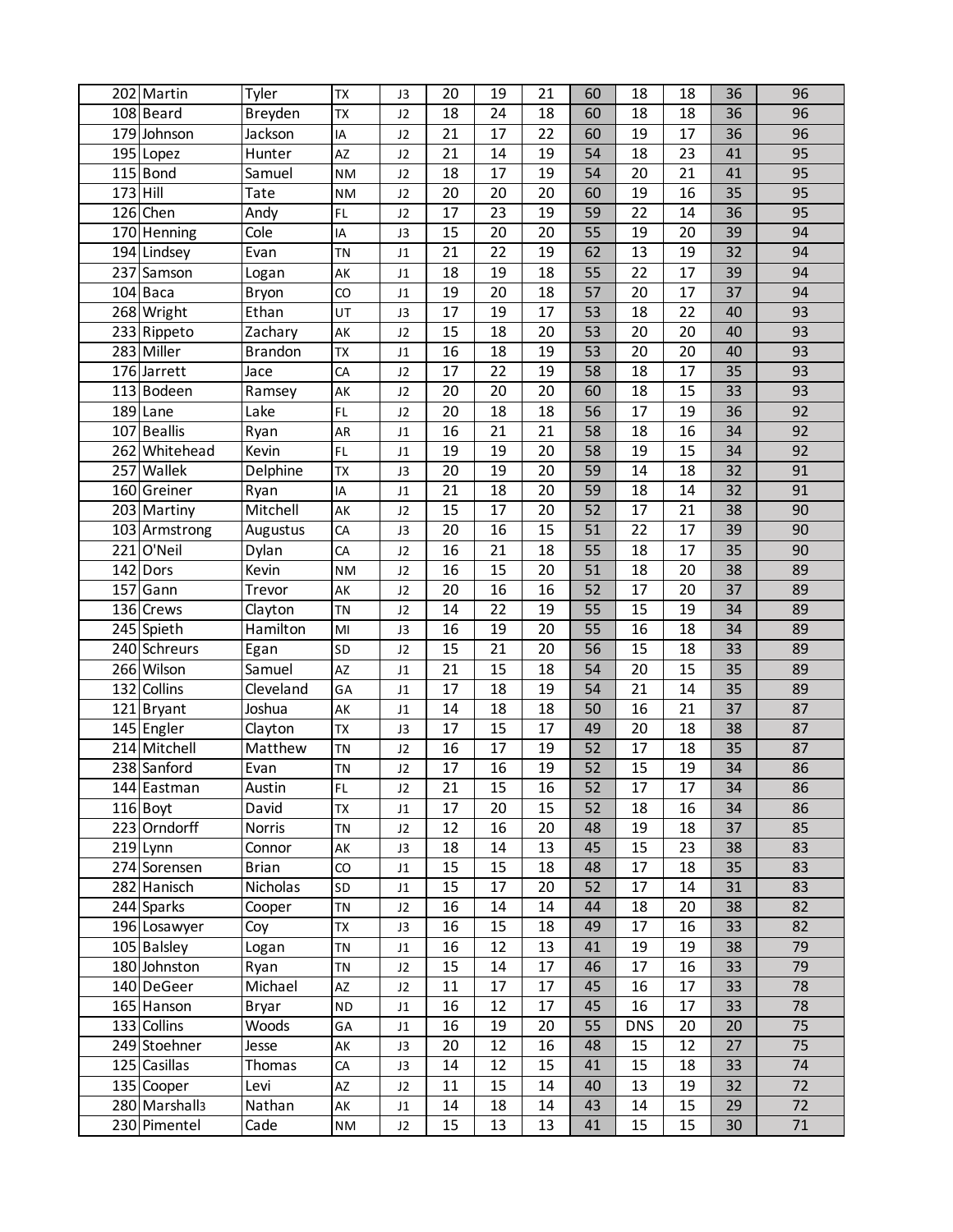| 151 Floyd     | Evan   | GA          | ┚┹   | 16       | $\sim$<br>-- | 10           | 39            | $\sim$<br>16 | $\sim$<br>ن به     | $\mathbf{A}$<br>⊥ ب | $\overline{\phantom{a}}$ |
|---------------|--------|-------------|------|----------|--------------|--------------|---------------|--------------|--------------------|---------------------|--------------------------|
| 220 O'Brien   | Ethan  | <b>SD</b>   | JZ   |          |              | ັ            | $\sim$<br>- 7 | 10           | 10                 | 20                  | 27<br>ر د                |
| 159 Fernandez | Juan   | <b>INTL</b> | INTL | ີ<br>ے   | $\sim$<br>∠∠ | $\sim$<br>∠∠ | 66            | 19           | $\mathbf{A}$<br>ᅀᅩ | 40                  | 106                      |
| 252 Samayoa   | Daniel | <b>INTL</b> | INTL | ำ 1<br>ᅀ | 20           | $\sim$<br>ᅀᅩ | 62            | 20           | 19                 | 39                  | 101                      |

1 - 9.5.6.3 2 - 9.16.4.A

## **2019 Shotgun National Junior Olympic Championships**

|        | <b>TRAP WOMEN</b>       |                   |                 |                |                 |    |                 |                  |                  |                  |                  |                    |  |
|--------|-------------------------|-------------------|-----------------|----------------|-----------------|----|-----------------|------------------|------------------|------------------|------------------|--------------------|--|
| COMP#  | <b>LAST NAME</b>        | <b>FIRST NAME</b> | <b>STATE</b>    | <b>CLASS</b>   | RND 1           |    | RND 2 RND 3     | DAY <sub>1</sub> | RND <sub>4</sub> | RND <sub>5</sub> | DAY <sub>2</sub> | <b>2 DAY TOTAL</b> |  |
|        | 158 Garrison            | Carey             | <b>TN</b>       | J2             | 23              | 24 | 23              | 70               | 23               | 25               | 48               | 118                |  |
|        | 118 Broski              | Heather           | <b>TN</b>       | J1             | 22              | 23 | $\overline{21}$ | 66               | 24               | 24               | 48               | 114                |  |
|        | 251 Taylor              | Madeleine         | AK              | J2             | 23              | 21 | 22              | 66               | 21               | 22               | 43               | 109                |  |
|        | 229 Phillips            | Ryann             | TX              | J2             | 23              | 21 | 21              | 65               | 23               | 20               | 43               | 108                |  |
|        | 186 Krolikowski         | Jade              | <b>NE</b>       | J1             | 20              | 22 | 18              | 60               | 24               | 23               | 47               | 107                |  |
|        | 201 Manhave             | <b>Nicole</b>     | <b>TX</b>       | J1             | 21              | 22 | 18              | 61               | 23               | 23               | 46               | 107                |  |
|        | 185 Krieger             | Sydney            | <b>MN</b>       | J2             | 20              | 25 | 24              | 69               | 21               | 17               | 38               | 107                |  |
|        | 169 Hendrix             | Victoria          | AZ              | J1             | 24              | 19 | 22              | 65               | 18               | 23               | 41               | 106                |  |
|        | 264 Wigh                | Abigale           | F               | J2             | 23              | 23 | $\overline{21}$ | 67               | 20               | 18               | 38               | 105                |  |
|        | $\overline{226}$ Paxson | Alexa             | AZ              | J1             | 20              | 19 | $\overline{21}$ | 60               | 22               | 21               | 43               | 103                |  |
|        | 102 Argue               | Heather           | <b>TN</b>       | J1             | 19              | 20 | 23              | 62               | 17               | 23               | 40               | 102                |  |
|        | 255 Vander Schaaf       | Madeline          | WI              | J1             | 19              | 20 | 22              | 61               | 20               | 21               | 41               | 102                |  |
|        | 110 Bernau              | Meredith          | WI              | J1             | 20              | 19 | 21              | 60               | 23               | 19               | 42               | 102                |  |
|        | 166 Harrington          | Ainsley           | <b>TN</b>       | J2             | 19              | 22 | 20              | 61               | 21               | 19               | 40               | 101                |  |
|        | 178 Johnson             | Caroline          | AR              | J1             | 20              | 23 | 20              | 63               | 20               | 18               | 38               | 101                |  |
|        | 225 Ownby               | Tomi              | $\overline{AZ}$ | J1             | 21              | 19 | 19              | 59               | 21               | 20               | 41               | 100                |  |
|        | 127 Christian           | Loretta           | $\overline{AZ}$ | J1             | 21              | 20 | 18              | 59               | 23               | 18               | 41               | 100                |  |
| 181    | Jordan                  | Sarah             | IA              | J <sub>1</sub> | 19              | 23 | 17              | 59               | 21               | 19               | 40               | 99                 |  |
|        | 134 Coloso              | Aiko Bianca       | FL              | J1             | 18              | 22 | 22              | 62               | 18               | 19               | 37               | 99                 |  |
|        | 265 Williams            | Lauren            | <b>NM</b>       | J1             | 22              | 21 | 20              | 63               | 17               | 19               | 36               | 99                 |  |
|        | 228 Pendergrass         | Faith             | CA              | J1             | 20              | 15 | 20              | 55               | 22               | 21               | 43               | 98                 |  |
|        | $172$ High              | Bethany           | GA              | J1             | 20              | 20 | 20              | 60               | 19               | 19               | 38               | 98                 |  |
|        | $198$ Lynn              | Abbigail          | AK              | J1             | 19              | 23 | 19              | 61               | 21               | 16               | 37               | 98                 |  |
|        | 209 McLerran            | Ella              | <b>TN</b>       | J2             | 19              | 21 | 20              | 60               | 23               | 15               | 38               | 98                 |  |
|        | 161 Groeper             | Kassidy           | IL              | J1             | 19              | 19 | 19              | 57               | 19               | 21               | 40               | 97                 |  |
|        | 216 Munoz               | Genesis           | <b>TX</b>       | J1             | 21              | 20 | 18              | 59               | 21               | 17               | 38               | 97                 |  |
|        | 139 Davos               | Alexia            | MA              | J1             | 18              | 18 | 18              | 54               | 22               | 19               | 41               | 95                 |  |
|        | 117 Breese              | Nicole            | IA              | J1             | 20              | 21 | 17              | 58               | 19               | 18               | 37               | 95                 |  |
|        | 131 Coffin              | Sidney            | <b>TX</b>       | J2             | 21              | 20 | 19              | 60               | 18               | 16               | 34               | 94                 |  |
|        | 260 Wesner              | Elizabeth         | MI              | J1             | 17              | 22 | 19              | 58               | 15               | 20               | 35               | 93                 |  |
|        | 155 Galvan              | Maxine            | CA              | J2             | 20              | 20 | 15              | 55               | 19               | 18               | 37               | 92                 |  |
|        | 164 Hampton             | Juliana           | ID              | J2             | 19              | 17 | 13              | 49               | 19               | 22               | 41               | 90                 |  |
|        | 148 Ferguson            | Emily             | <b>TN</b>       | J1             | 18              | 17 | $\overline{21}$ | 56               | 16               | 18               | 34               | 90                 |  |
|        | 199 Nostrom             | Sophie            | WA              | J3             | $\overline{20}$ | 19 | 16              | $\overline{55}$  | $\overline{20}$  | 15               | $\overline{35}$  | 90                 |  |
|        | 128 Ciezki              | Jessica           | WI              | J2             | 17              | 15 | 22              | 54               | 16               | 18               | 34               | 88                 |  |
|        | 261 White               | Lacy              | TN              | J1             | 18              | 13 | 16              | 47               | 19               | 19               | 38               | 85                 |  |
| 269 Xu |                         | Ziqi              | WA              | J1             | 16              | 19 | 16              | 51               | 17               | 17               | 34               | 85                 |  |
|        | 248 Stermer             | Chantry           | <b>NM</b>       | J2             | 16              | 19 | 15              | 50               | 15               | 15               | 30               | 80                 |  |
|        | 218 Newland             | Elizabeth         | $\sf ID$        | J1             | 15              | 16 | 13              | 44               | 13               | 17               | 30               | 74                 |  |
|        | 286 Henning             | Lexi              | IA              | J3             | 10              | 14 | 15              | 39               | 19               | 12               | 31               | 70                 |  |
|        | 236 Samson              | Eden              | AK              | J2             | 12              | 15 | 6               | 33               | 18               | 18               | 36               | 69                 |  |
|        | 253 Thompson            | Meghan            | AK              | J1             | 12              | 12 | 12              | 36               | 13               | 19               | 32               | 68                 |  |
|        | 263 Whitney             | Kendall           | ID              | J2             | $11\,$          | 16 | 9               | 36               | 16               | $11\,$           | 27               | 63                 |  |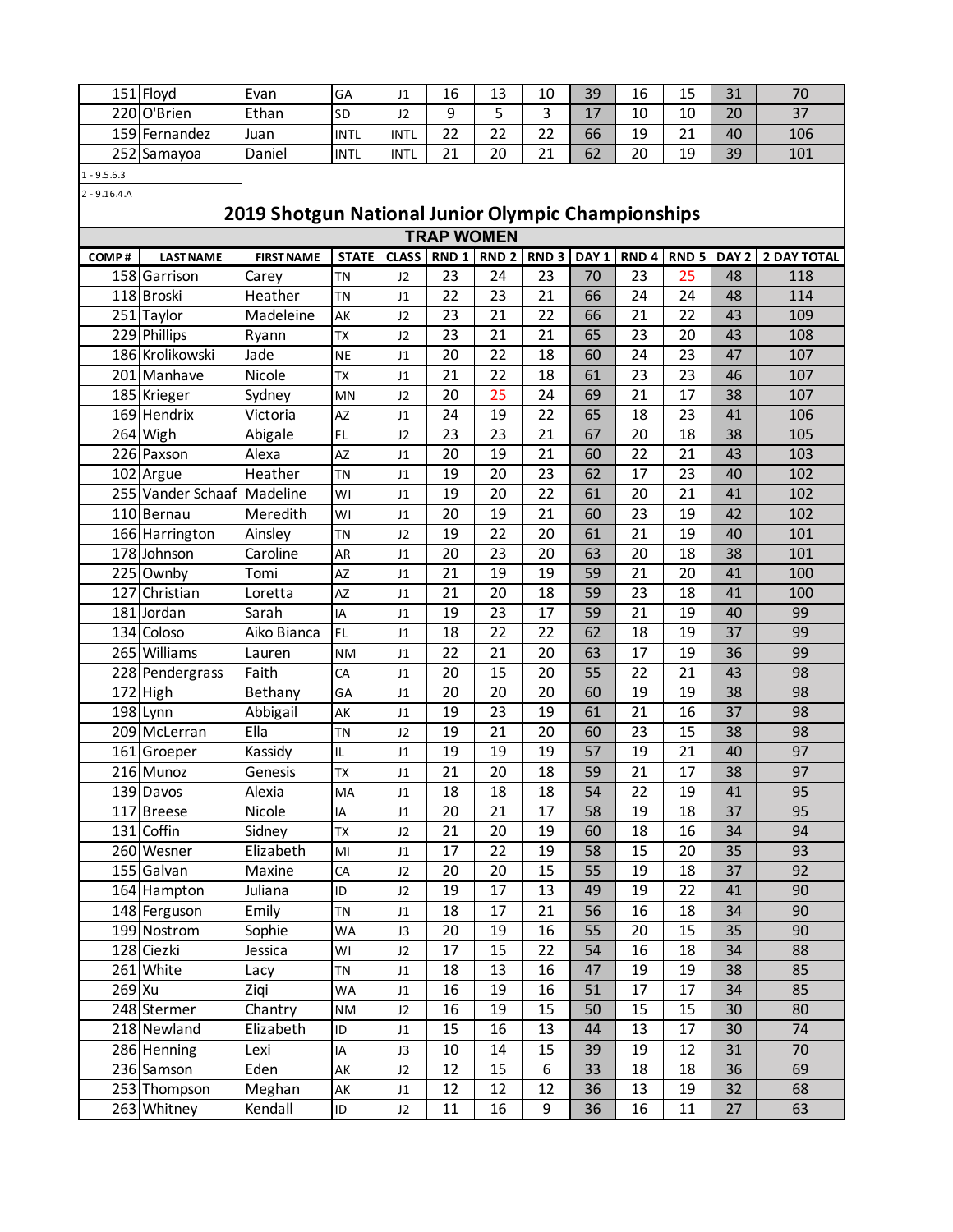### **Junior Men**

| <b>LAST NAME</b> | <b>FIRST NAME</b> |           | SO SCORE | <b>SO</b> | <b>Finals</b> |                        |                                          |
|------------------|-------------------|-----------|----------|-----------|---------------|------------------------|------------------------------------------|
| <b>Brosseau</b>  | Jack              | <b>OX</b> | 117      |           | 46            | <b>Gold Medalist</b>   | Jack Brosseau 117 + 46                   |
| Davey            | Gravson           | 8         | 116      |           | 43            | <b>Silver Medalist</b> | Gravson Davey 116 + 43                   |
| Carvalho         | Emilio            | x         | 118      |           | 32            |                        | Bronze Medalist Emilio Carvalho 118 + 32 |
| Wells            | Matthew           | OO        | 117      |           | 29            |                        |                                          |
| Bazvn            | Ethan             | 9         | 116      |           | 25            |                        |                                          |
| Kumbier          | Cameron           | o         | 118      |           | 18            |                        |                                          |

### **Junior Women**

| <b>LAST NAME</b> | <b>FIRST NAME</b> |           | SO SCORE | <b>SO</b> | <b>Finals</b> |                        |                                           |
|------------------|-------------------|-----------|----------|-----------|---------------|------------------------|-------------------------------------------|
| Garrison         | Carey             |           | 118      |           | 43            | <b>Gold Medalist</b>   | Carey Garrison 118 + 43                   |
| <b>Broski</b>    | Heather           |           | 114      |           | 40            | <b>Silver Medalist</b> | Heather Broski 114+40                     |
| Krolikowski      | Jade              | 6         | 107      |           | 32            |                        | Bronze Medalist Jade Krolikowski 107 + 32 |
| Manhave          | Nicole            | 5         | 107      |           | 29            |                        |                                           |
| <b>Phillips</b>  | Rvann             |           | 108      |           | 24            |                        |                                           |
| Taylor           | Madeleine         |           | 109      |           | 16            |                        |                                           |
| Krieger          | Sydney            | <b>OX</b> | 107      |           |               |                        |                                           |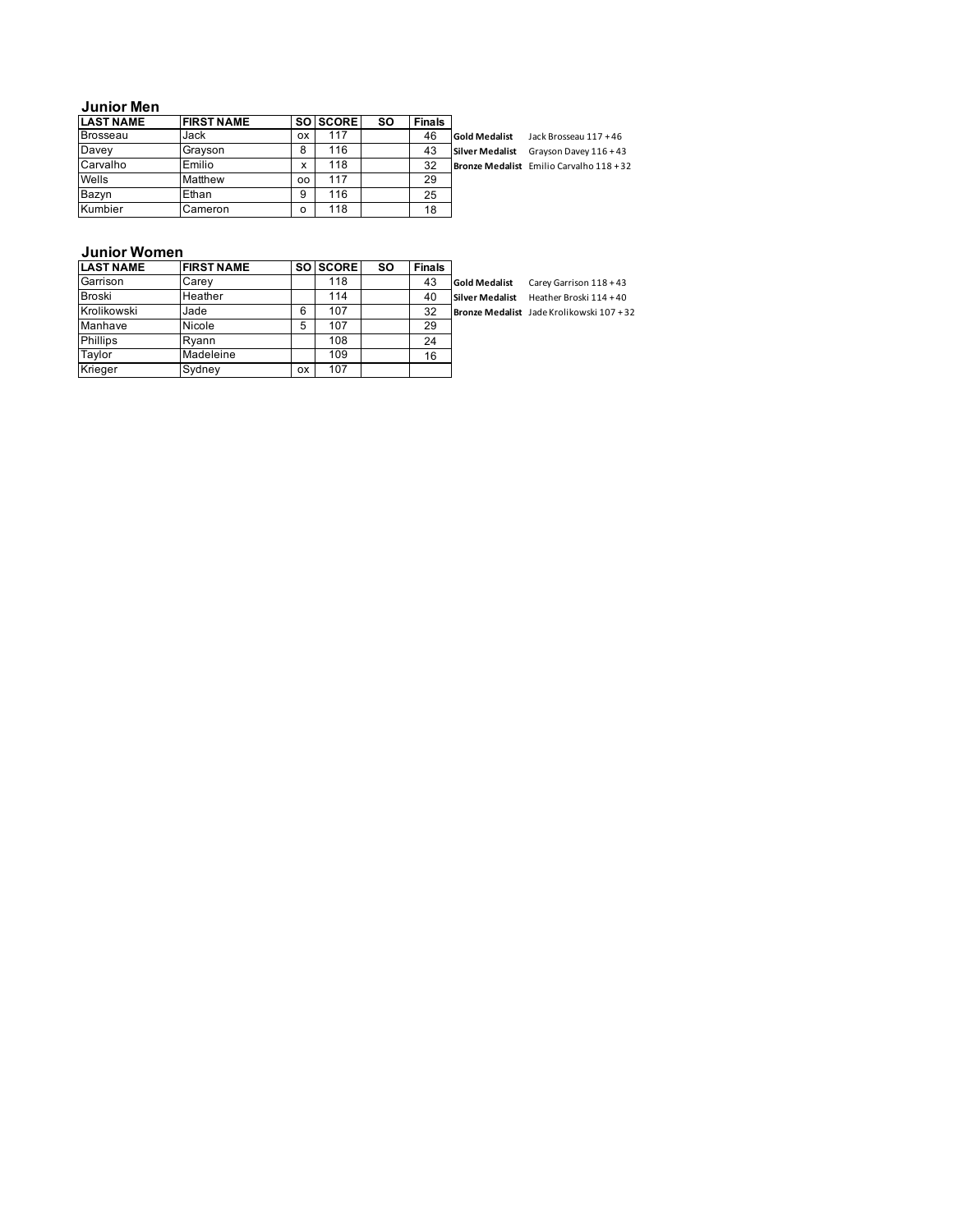|       | 2019 Shotgun National Junior Olympic Championships |                              |                            |                            |                  |                       |                  |                  |                              |                          |                       |                                      |  |
|-------|----------------------------------------------------|------------------------------|----------------------------|----------------------------|------------------|-----------------------|------------------|------------------|------------------------------|--------------------------|-----------------------|--------------------------------------|--|
|       | <b>Men's Awards</b>                                |                              |                            |                            |                  | <b>Women's Awards</b> |                  |                  |                              |                          |                       |                                      |  |
|       | Champion Alexander Ahlin 117 + 53 final            |                              |                            |                            |                  |                       |                  |                  |                              |                          |                       | Champion Sam Simonton 121 + 57 final |  |
|       |                                                    |                              |                            |                            |                  |                       |                  |                  |                              |                          |                       |                                      |  |
|       | <b>Silver</b>                                      |                              | Eli Ellis $121 + 53$ final |                            |                  |                       | <b>Silver</b>    |                  |                              |                          |                       | Katharina Jacob 118 + 50 final       |  |
|       | <b>Bronze</b>                                      | Conner Prince 116 + 44 final |                            |                            |                  |                       | <b>Bronze</b>    |                  | Jacenta Jacob 116 + 38 final |                          |                       |                                      |  |
|       |                                                    |                              |                            |                            |                  |                       |                  |                  |                              |                          |                       |                                      |  |
|       | J2 Gold                                            | <b>Lazaro Puertas</b>        |                            | 114                        |                  |                       | J2 Gold          |                  | Jessi Griffin 99             |                          |                       |                                      |  |
|       | <b>J2 Silver</b>                                   |                              | <b>Blake Sanford</b>       | 114                        |                  |                       | <b>J2 Silver</b> |                  |                              | <b>Molly DiMaggio 96</b> |                       |                                      |  |
|       | <b>J2 Bronze</b>                                   |                              | Joshua Corbin              |                            |                  |                       | <b>J2 Bronze</b> |                  |                              |                          |                       |                                      |  |
|       |                                                    |                              |                            | 110                        |                  |                       |                  |                  |                              |                          | <b>Eden Samson 95</b> |                                      |  |
|       |                                                    |                              |                            |                            |                  |                       |                  |                  |                              |                          |                       |                                      |  |
|       | J3 Gold                                            |                              | Benjamin Keller 116        |                            |                  |                       |                  |                  |                              |                          |                       |                                      |  |
|       | J3 Silver                                          |                              | John Cantu 106             |                            |                  |                       |                  |                  |                              |                          |                       |                                      |  |
|       | <b>J3 Bronze</b>                                   |                              | Aidin Burns 102            |                            |                  |                       |                  |                  |                              |                          |                       |                                      |  |
|       |                                                    |                              |                            |                            |                  |                       |                  |                  |                              |                          |                       |                                      |  |
|       |                                                    |                              |                            |                            | <b>SKEET MEN</b> |                       |                  |                  |                              |                          |                       |                                      |  |
| COMP# | <b>LAST NAME</b>                                   | <b>FIRST NAME</b>            | <b>STATE</b>               | <b>CLASS</b>               | RND <sub>1</sub> | RND <sub>2</sub>      | RND <sub>3</sub> | DAY <sub>1</sub> | RND <sub>4</sub>             | RND <sub>5</sub>         | DAY <sub>2</sub>      | <b>2 DAY TOTAL</b>                   |  |
|       | 292 Ellis                                          | Eli                          | <b>TX</b>                  | J1                         | 24               | 24                    | 24               | 72               | 25                           | 24                       | 49                    | 121                                  |  |
|       | 294 Ahlin                                          | Alexander                    | SC                         | J <sub>1</sub>             | 25               | 22                    | 23               | 70               | 23                           | 24                       | 47                    | 117                                  |  |
|       | 325 Keller                                         | Benjamin                     | Co                         | J3                         | 24               | 23                    | 23               | 70               | 23                           | 23                       | 46                    | 116                                  |  |
|       | 340 Prince                                         | Conner                       | <b>TX</b>                  | J <sub>1</sub>             | 24               | 24                    | 23               | 71               | 23                           | 22                       | 45                    | 116                                  |  |
|       | 317 Garza                                          | David                        | <b>TX</b>                  | J <sub>1</sub>             | 22               | 23                    | 23               | 68               | 23                           | 24                       | 47                    | 115                                  |  |
|       | 335 Nomina                                         | Anthony                      | CO                         | J <sub>1</sub>             | 23               | 24                    | $\overline{22}$  | 69               | $\overline{23}$              | 23                       | 46                    | 115                                  |  |
|       | 313 Freeman                                        | Christopher                  | MI                         | J <sub>1</sub>             | 24               | 24                    | 22               | 70               | 23                           | 22                       | 45                    | 115                                  |  |
|       | 341 Puertas                                        | Lazaro                       | FL                         | J2                         | 24               | 21                    | 21               | 66               | 25                           | 23                       | 48                    | 114                                  |  |
|       | 291 Sanford                                        | <b>Blake</b>                 | IN                         | J2                         | 24               | 24                    | 24               | 72               | 19                           | 23                       | 42                    | 114                                  |  |
|       | 324 Jones                                          | Preston                      | <b>TX</b>                  | J <sub>1</sub>             | 19               | 24                    | 23               | 66               | $\overline{22}$              | 25                       | 47                    | 113                                  |  |
|       | 247 Padilla Coronad Carlos Arturo INTL             |                              |                            | <b>INTL</b>                | 23               | 21                    | 19               | 63               | 22                           | 25                       | 47                    | 110                                  |  |
|       | 306 Corbin                                         | Joshua                       | WI                         | J <sub>2</sub>             | 21               | 21                    | 23               | 65               | 22                           | 23                       | 45                    | 110                                  |  |
|       | 330 Maggard                                        | Zachary                      | <b>TN</b>                  | J <sub>1</sub>             | 23               | 22                    | 22               | 67               | 20                           | 23                       | 43                    | 110                                  |  |
|       | 362 Wright<br>303 Cleland                          | Zachary<br>Johnmichael       | <b>TX</b><br><b>AZ</b>     | J <sub>1</sub>             | 20<br>23         | 24<br>23              | 22<br>21         | 66<br>67         | 22<br>22                     | 22<br>21                 | 44<br>43              | 110<br>110                           |  |
|       |                                                    | Damien                       | CO                         | C, J1                      | 20               | 22                    | 22               | 64               | 20                           | 22                       | 42                    | 106                                  |  |
|       | 355 Stewart<br>300 Cantu                           | John                         | TX                         | C, J1<br>J3                | 23               | 18                    | 23               | 64               | 21                           | 21                       | 42                    | 106                                  |  |
|       | $368$ Sapp                                         | Jordan                       | AZ                         | J2                         | 22               | 22                    | 22               | 66               | 19                           | 21                       | 40                    | 106                                  |  |
|       | 318 Gerstenberg                                    | Jack                         | CA                         | C, J1                      | 24               | 19                    | 20               | 63               | 20                           | 21                       | 41                    | 104                                  |  |
|       | 111 Bermudez Labl Sebastian                        |                              | <b>INTL</b>                | <b>INTL</b>                | 21               | 20                    | 21               | 62               | 19                           | 22                       | 41                    | 103                                  |  |
|       | 299 Burns                                          | Aidin                        | TX                         | J3                         | 21               | 19                    | 17               | 57               | 22                           | 23                       | 45                    | 102                                  |  |
|       | 302 Clarke                                         | Hayden                       | <b>TX</b>                  | J2                         | 21               | 21                    | 18               | 60               | 21                           | 21                       | 42                    | 102                                  |  |
|       | 319 Grganto                                        | Joshua                       | CA                         | J3                         | 20               | 21                    | 21               | 62               | 20                           | 20                       | 40                    | 102                                  |  |
|       | 311 Duncan                                         | Charles                      | IN                         | $\ensuremath{\mathsf{J1}}$ | 20               | 21                    | 17               | 58               | 22                           | 21                       | 43                    | 101                                  |  |
|       | 305 Cooper                                         | Jay                          | GA                         | J <sub>1</sub>             | 21               | 22                    | 18               | 61               | 20                           | 20                       | 40                    | 101                                  |  |
|       | 339 Priestly                                       | Luke                         | TX                         | J3                         | 22               | 21                    | 20               | 63               | 19                           | 19                       | 38                    | 101                                  |  |
|       | 363 Savage                                         | Johnathon                    | <b>TN</b>                  | J2                         | 20               | 16                    | 21               | 57               | 18                           | 23                       | 41                    | 98                                   |  |
|       | 349 Shields                                        | Mark                         | MO                         | C, J1                      | 19               | 20                    | 18               | 57               | 18                           | 23                       | 41                    | 98                                   |  |
|       | 328 Lee                                            | Cristian                     | AZ                         | C, J1                      | 20               | 20                    | 19               | 59               | 17                           | 22                       | 39                    | 98                                   |  |
|       | 353 South                                          | Luke                         | TX                         | $\mathsf{J3}\,$            | 17               | 20                    | 19               | 56               | 21                           | 20                       | 41                    | 97                                   |  |
|       | 331 Massey                                         | <b>Nick</b>                  | AR                         | J2                         | 22               | 16                    | 20               | 58               | 21                           | 16                       | 37                    | 95                                   |  |
|       | 351 Skigen<br>350 Simons                           | Willem<br>Miles              | IL.                        | C, J1                      | 17               | 23<br>20              | 16<br>17         | 56               | 18<br>19                     | 20<br>17                 | 38                    | 94                                   |  |
|       | 356 Sweeney                                        | Liam                         | TN<br>$\rm CO$             | J2<br>J2                   | 21<br>17         | 19                    | 20               | 58<br>56         | 16                           | 20                       | 36<br>36              | 94<br>92                             |  |
|       |                                                    |                              |                            |                            |                  |                       |                  |                  |                              |                          |                       |                                      |  |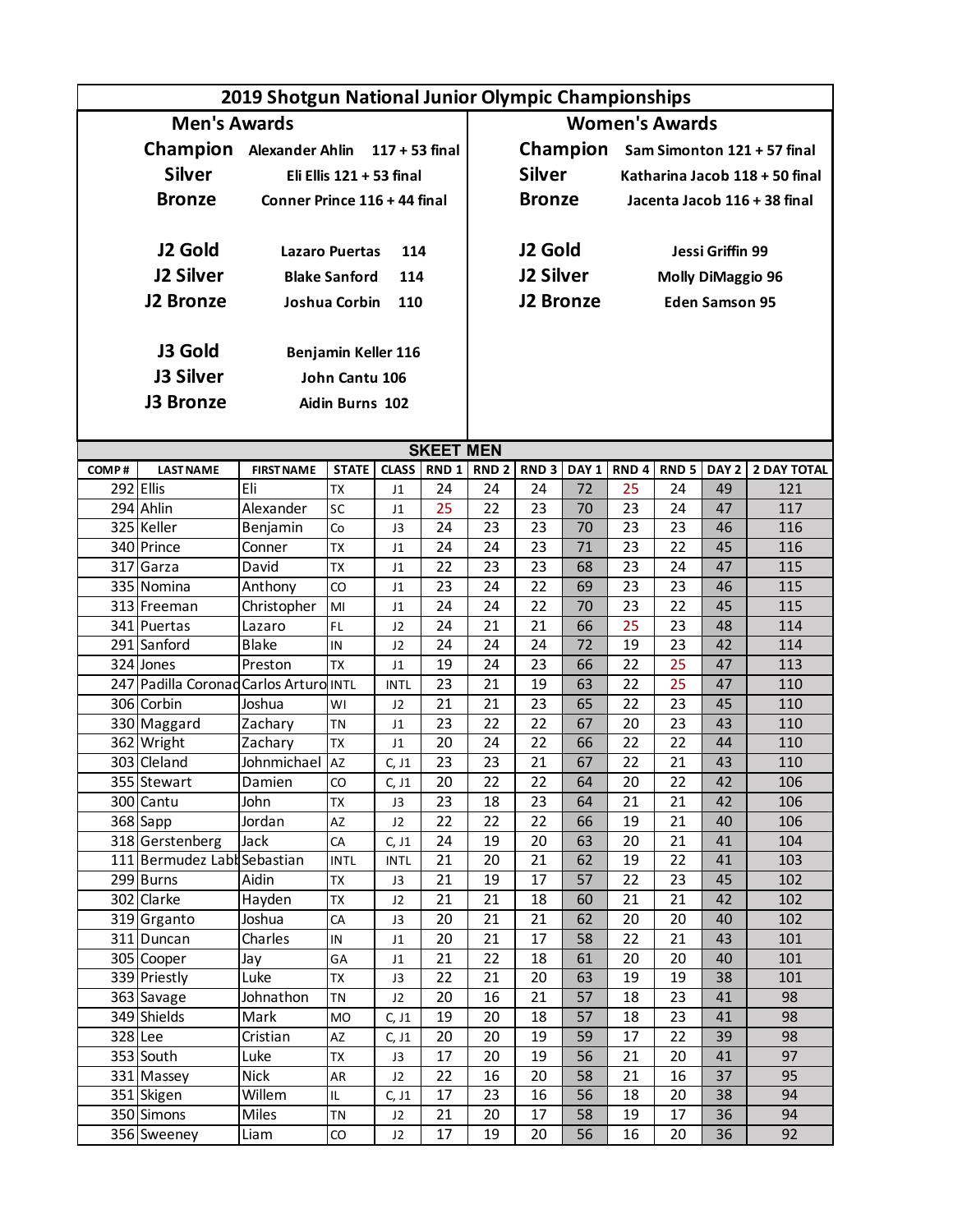|          | 338 Polyak        | Gavin             | AZ          | J2             | 19 | 18 | 18 | 55          | 19 | 18 | 37 | 92          |
|----------|-------------------|-------------------|-------------|----------------|----|----|----|-------------|----|----|----|-------------|
|          | 323 Hinze         | Zach              | <b>NE</b>   | J3             | 20 | 19 | 17 | 56          | 20 | 16 | 36 | 92          |
|          | 277 Serra Puertas | Jose Fernand INTL |             | <b>INTL</b>    | 17 | 17 | 17 | 51          | 17 | 21 | 38 | 89          |
|          | 344 Samson        | Logan             | AK          | J <sub>1</sub> | 18 | 18 | 17 | 53          | 18 | 17 | 35 | 88          |
|          | 333 Murray        | Joseph            | AZ          | J1, C          | 18 | 18 | 20 | 56          | 15 | 16 | 31 | 87          |
|          | 314 Gambrel       | Ethan             | <b>TX</b>   | J <sub>1</sub> | 14 | 19 | 15 | 48          | 15 | 20 | 35 | 83          |
|          | 307 Croley        | Jerrod            | KY          | J3             | 17 | 14 | 14 | 45          | 16 | 15 | 31 | 76          |
|          | 297 Brost         | Byrl              | AZ          | J2             | 17 | 15 | 16 | 48          | 15 | 13 | 28 | 76          |
|          | 359 Walker        | Callaway          | <b>TX</b>   | J2             | 13 | 14 | 15 | 42          | 15 | 18 | 33 | 75          |
|          | 296 Bond          | Samuel            | <b>NM</b>   | J2             | 17 | 15 | 14 | 46          | 17 | 8  | 25 | 71          |
|          | 295 Applegate     | Carson            | <b>TX</b>   | J1             | 14 | 15 | 11 | 40          | 13 | 17 | 30 | 70          |
|          | 310 Drewery       | Joshua            | <b>TX</b>   | J2             | 12 | 16 | 13 | 41          | 14 | 15 | 29 | 70          |
|          | 347 Schmidt       | Hunter            | CO          | J2             | 10 | 17 | 16 | 43          | 13 | 14 | 27 | 70          |
|          | 298 Brost         | Sawyer            | AZ          | J3             | 16 | 12 | 16 | 44          | 12 | 14 | 26 | 70          |
|          | 316 Garcia        | Justin            | <b>TX</b>   | J3             | 12 | 10 | 13 | 35          | 18 | 14 | 32 | 67          |
|          | 358 Villegas      | Diego             | <b>USVI</b> | J2             | 15 | 15 | 11 | 41          | 11 | 14 | 25 | 66          |
|          | 361 Washburn      | Cian              | CO          | J3             | 15 | 10 | 11 | 36          | 13 | 14 | 27 | 63          |
|          | 326 Kinkaid       | Logan             | AZ          | J2             | 10 | 6  | 12 | 28          | 13 | 12 | 25 | 53          |
|          | $312$ Fish        | Thomas            | <b>CT</b>   | J <sub>2</sub> | 8  | 11 | 10 | 29          | 11 | 8  | 19 | 48          |
| 322 Hill |                   | Tate              | <b>NM</b>   | J2             | 10 | 10 | 11 | 31          | 7  | 9  | 16 | 47          |
|          | 360 Washburn      | Cael              | CO          | J2             | 8  | 8  | 7  | 23          | 11 | 10 | 21 | 44          |
|          |                   |                   |             |                |    |    |    | $\mathbf 0$ |    |    | 0  | $\mathbf 0$ |
|          |                   |                   |             |                |    |    |    | $\pmb{0}$   |    |    | 0  | $\mathbf 0$ |

1 - 9.5.6.3

2 - 9.16.4.A

# **2019 Shotgun National Junior Olympic Championships**

| <b>CLASS</b><br>RND <sub>1</sub><br><b>RND 2 RND 3</b><br>DAY <sub>1</sub><br>RND <sub>4</sub><br>RND <sub>5</sub><br>DAY 2<br><b>STATE</b><br>COMP#<br><b>LAST NAME</b><br><b>FIRST NAME</b><br>290 Simonton<br>25<br>25<br>23<br>73<br>25<br>23<br>Sam<br>GA<br>48<br>J <sub>1</sub><br>$\overline{25}$<br>Katharina<br>21<br>24<br>24<br>69<br>24<br>365 Jacob<br>49<br>MI<br>J <sub>1</sub><br>366 Jacob<br>25<br>23<br>23<br>23<br>22<br>71<br>45<br>MI<br>J2<br>Jacenta<br>21<br>20<br>21<br>21<br>336 Otis<br>22<br>63<br>42<br>Jasmine<br>AK<br>J <sub>1</sub><br>23<br>21<br>22<br>18<br>20<br>367 Van Donselaar Emma<br>61<br>43<br>IA<br>J <sub>1</sub><br>320 Griffin<br>17<br>20<br>22<br>20<br>57<br>20<br>42<br>Jessi<br>GA<br>J2<br>$\overline{22}$<br>18<br>16<br>20<br>36<br>309 DiMaggio<br>Molly<br>20<br>60<br>CA<br>J2<br>22<br>329 Lilly<br>21<br>19<br>38<br>Kaitlyn<br>18<br>58<br>16<br><b>NE</b><br>J <sub>1</sub><br>15<br>342 Rasmussen<br>Emily<br>21<br>20<br>19<br>20<br>56<br>39<br>WI<br>C, J1<br>Eden<br>20<br>17<br>22<br>345 Samson<br>20<br>57<br>16<br>38<br>AK<br>J <sub>2</sub> | <b>SKEET WOMEN</b> |  |  |  |  |  |  |  |  |  |  |  |  |  |
|--------------------------------------------------------------------------------------------------------------------------------------------------------------------------------------------------------------------------------------------------------------------------------------------------------------------------------------------------------------------------------------------------------------------------------------------------------------------------------------------------------------------------------------------------------------------------------------------------------------------------------------------------------------------------------------------------------------------------------------------------------------------------------------------------------------------------------------------------------------------------------------------------------------------------------------------------------------------------------------------------------------------------------------------------------------------------------------------------------------------------|--------------------|--|--|--|--|--|--|--|--|--|--|--|--|--|
|                                                                                                                                                                                                                                                                                                                                                                                                                                                                                                                                                                                                                                                                                                                                                                                                                                                                                                                                                                                                                                                                                                                          | <b>2 DAY TOTAL</b> |  |  |  |  |  |  |  |  |  |  |  |  |  |
|                                                                                                                                                                                                                                                                                                                                                                                                                                                                                                                                                                                                                                                                                                                                                                                                                                                                                                                                                                                                                                                                                                                          | 121                |  |  |  |  |  |  |  |  |  |  |  |  |  |
|                                                                                                                                                                                                                                                                                                                                                                                                                                                                                                                                                                                                                                                                                                                                                                                                                                                                                                                                                                                                                                                                                                                          | 118                |  |  |  |  |  |  |  |  |  |  |  |  |  |
|                                                                                                                                                                                                                                                                                                                                                                                                                                                                                                                                                                                                                                                                                                                                                                                                                                                                                                                                                                                                                                                                                                                          | 116                |  |  |  |  |  |  |  |  |  |  |  |  |  |
|                                                                                                                                                                                                                                                                                                                                                                                                                                                                                                                                                                                                                                                                                                                                                                                                                                                                                                                                                                                                                                                                                                                          | 105                |  |  |  |  |  |  |  |  |  |  |  |  |  |
|                                                                                                                                                                                                                                                                                                                                                                                                                                                                                                                                                                                                                                                                                                                                                                                                                                                                                                                                                                                                                                                                                                                          | 104                |  |  |  |  |  |  |  |  |  |  |  |  |  |
|                                                                                                                                                                                                                                                                                                                                                                                                                                                                                                                                                                                                                                                                                                                                                                                                                                                                                                                                                                                                                                                                                                                          | 99                 |  |  |  |  |  |  |  |  |  |  |  |  |  |
|                                                                                                                                                                                                                                                                                                                                                                                                                                                                                                                                                                                                                                                                                                                                                                                                                                                                                                                                                                                                                                                                                                                          | 96                 |  |  |  |  |  |  |  |  |  |  |  |  |  |
|                                                                                                                                                                                                                                                                                                                                                                                                                                                                                                                                                                                                                                                                                                                                                                                                                                                                                                                                                                                                                                                                                                                          | 96                 |  |  |  |  |  |  |  |  |  |  |  |  |  |
|                                                                                                                                                                                                                                                                                                                                                                                                                                                                                                                                                                                                                                                                                                                                                                                                                                                                                                                                                                                                                                                                                                                          | 95                 |  |  |  |  |  |  |  |  |  |  |  |  |  |
|                                                                                                                                                                                                                                                                                                                                                                                                                                                                                                                                                                                                                                                                                                                                                                                                                                                                                                                                                                                                                                                                                                                          | 95                 |  |  |  |  |  |  |  |  |  |  |  |  |  |
| $\overline{23}$<br>$\overline{16}$<br>$\overline{18}$<br>$\overline{20}$<br>Alishia<br>16<br>55<br>38<br>327 Layne<br><b>TN</b><br>j2                                                                                                                                                                                                                                                                                                                                                                                                                                                                                                                                                                                                                                                                                                                                                                                                                                                                                                                                                                                    | 93                 |  |  |  |  |  |  |  |  |  |  |  |  |  |
| 321 Hendrix<br>21<br>17<br>14<br>19<br>20<br>39<br>Victoria<br><b>AZ</b><br>52<br>J <sub>1</sub>                                                                                                                                                                                                                                                                                                                                                                                                                                                                                                                                                                                                                                                                                                                                                                                                                                                                                                                                                                                                                         | 91                 |  |  |  |  |  |  |  |  |  |  |  |  |  |
| 16<br>18<br>20<br>38<br>293 Christian<br>17<br>17<br>Hannah<br>FL.<br>50<br>J <sub>1</sub>                                                                                                                                                                                                                                                                                                                                                                                                                                                                                                                                                                                                                                                                                                                                                                                                                                                                                                                                                                                                                               | 88                 |  |  |  |  |  |  |  |  |  |  |  |  |  |
| 20<br>19<br>18<br>315 Garcia<br>Annalisa<br>13<br>52<br>18<br>36<br><b>TX</b><br>J2                                                                                                                                                                                                                                                                                                                                                                                                                                                                                                                                                                                                                                                                                                                                                                                                                                                                                                                                                                                                                                      | 88                 |  |  |  |  |  |  |  |  |  |  |  |  |  |
| 348 Schwacher<br>Sarah<br>15<br>20<br>17<br>17<br>18<br>53<br>34<br>WI<br>C, J1                                                                                                                                                                                                                                                                                                                                                                                                                                                                                                                                                                                                                                                                                                                                                                                                                                                                                                                                                                                                                                          | 87                 |  |  |  |  |  |  |  |  |  |  |  |  |  |
| 16<br>17<br>13<br>357 Thomas<br>17<br>14<br>27<br>Aaliyah<br>50<br><b>TX</b><br>J <sub>2</sub>                                                                                                                                                                                                                                                                                                                                                                                                                                                                                                                                                                                                                                                                                                                                                                                                                                                                                                                                                                                                                           | 77                 |  |  |  |  |  |  |  |  |  |  |  |  |  |
| 17<br>12<br>15<br>33<br>334 Nelson<br>14<br>43<br>18<br>Lia<br>MN<br>J2                                                                                                                                                                                                                                                                                                                                                                                                                                                                                                                                                                                                                                                                                                                                                                                                                                                                                                                                                                                                                                                  | 76                 |  |  |  |  |  |  |  |  |  |  |  |  |  |
| 352 Smith<br>Phoebe<br>13<br>11<br>39<br>14<br>14<br>28<br>15<br><b>TN</b><br>J2                                                                                                                                                                                                                                                                                                                                                                                                                                                                                                                                                                                                                                                                                                                                                                                                                                                                                                                                                                                                                                         | 67                 |  |  |  |  |  |  |  |  |  |  |  |  |  |
| 332 Milnes<br>Kodie<br>12<br>15<br>12<br>27<br>11<br>37<br>AZ<br>14<br>J <sub>2</sub>                                                                                                                                                                                                                                                                                                                                                                                                                                                                                                                                                                                                                                                                                                                                                                                                                                                                                                                                                                                                                                    | 64                 |  |  |  |  |  |  |  |  |  |  |  |  |  |
| $\overline{37}$<br>12<br>12<br>13<br>13<br>12<br>25<br>304 Connelly<br>Kaitlyn<br>GA<br>J2                                                                                                                                                                                                                                                                                                                                                                                                                                                                                                                                                                                                                                                                                                                                                                                                                                                                                                                                                                                                                               | 62                 |  |  |  |  |  |  |  |  |  |  |  |  |  |
| 9<br>343 Reed<br>Jaylen<br>12<br>11<br>15<br>38<br>10<br>19<br><b>TX</b><br>J <sub>1</sub>                                                                                                                                                                                                                                                                                                                                                                                                                                                                                                                                                                                                                                                                                                                                                                                                                                                                                                                                                                                                                               | 57                 |  |  |  |  |  |  |  |  |  |  |  |  |  |
| 7<br>9<br>15<br>9<br>12<br>354 Stermer<br>21<br>Chantry<br>31<br><b>NM</b><br>J2                                                                                                                                                                                                                                                                                                                                                                                                                                                                                                                                                                                                                                                                                                                                                                                                                                                                                                                                                                                                                                         | 52                 |  |  |  |  |  |  |  |  |  |  |  |  |  |
| 5<br>$\overline{7}$<br>12<br>13<br>23<br>Malia<br>24<br>10<br>337 Perez<br>AZ<br>J <sub>1</sub>                                                                                                                                                                                                                                                                                                                                                                                                                                                                                                                                                                                                                                                                                                                                                                                                                                                                                                                                                                                                                          | 47                 |  |  |  |  |  |  |  |  |  |  |  |  |  |
| 5<br>7<br>5<br>$\overline{7}$<br>5<br>308 DeGeer<br>Hannah<br>12<br>17<br>AZ<br>C, J1                                                                                                                                                                                                                                                                                                                                                                                                                                                                                                                                                                                                                                                                                                                                                                                                                                                                                                                                                                                                                                    | 29                 |  |  |  |  |  |  |  |  |  |  |  |  |  |
| $\overline{6}$<br>$\overline{3}$<br>3<br>9<br>369 Lee<br>Gabriella<br>4<br>12<br>AZ<br>13<br>J <sub>2</sub>                                                                                                                                                                                                                                                                                                                                                                                                                                                                                                                                                                                                                                                                                                                                                                                                                                                                                                                                                                                                              | 25                 |  |  |  |  |  |  |  |  |  |  |  |  |  |
| $\mathbf 0$<br>0                                                                                                                                                                                                                                                                                                                                                                                                                                                                                                                                                                                                                                                                                                                                                                                                                                                                                                                                                                                                                                                                                                         | $\overline{0}$     |  |  |  |  |  |  |  |  |  |  |  |  |  |